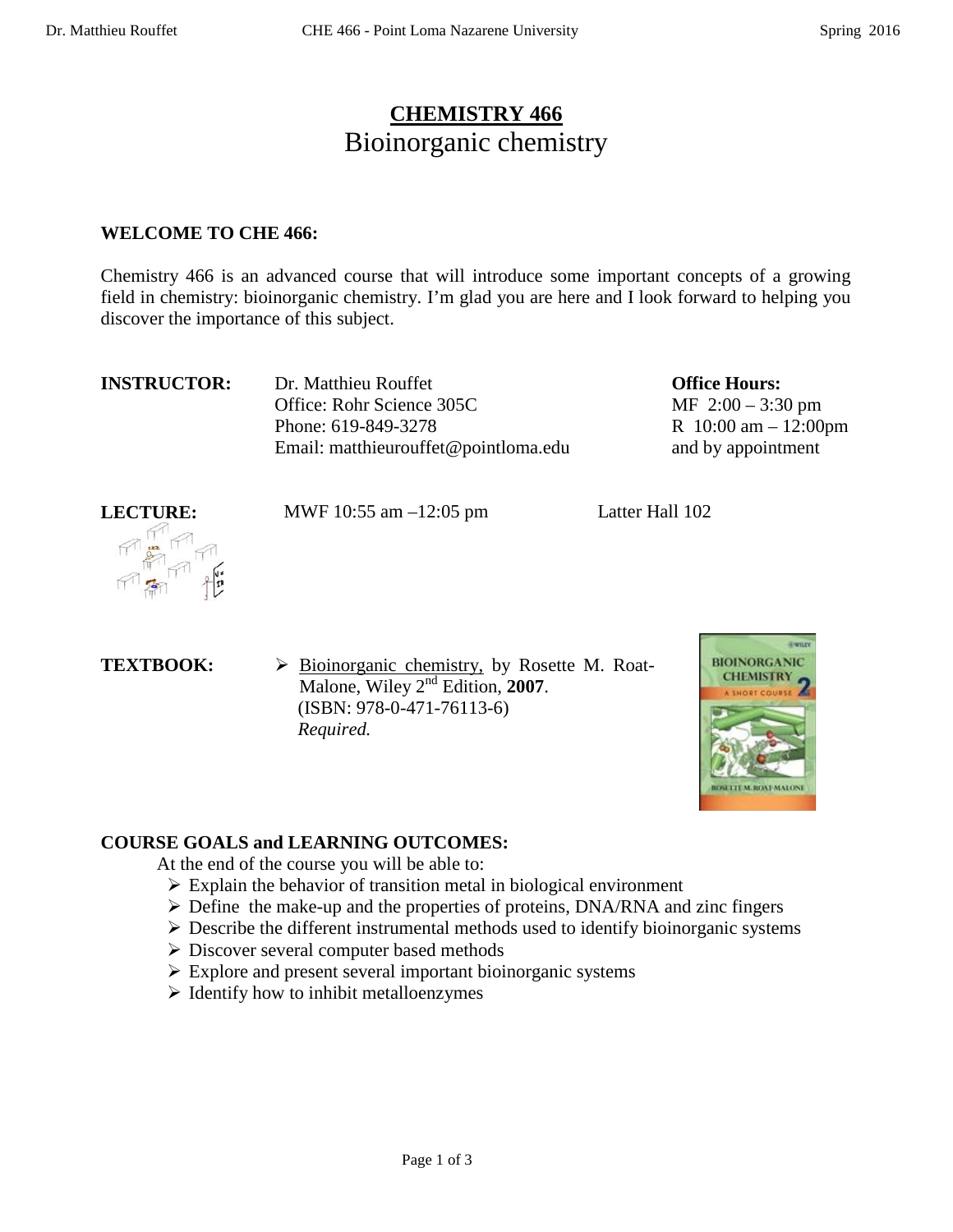#### **ACADEMIC HONESTY**

Students should demonstrate academic honesty by doing original work and by giving appropriate credit to the ideas of others. Academic dishonesty is the act of presenting information, ideas, and/or concepts as one's own when in reality they are the results of another person's creativity and effort. A faculty member who believes a situation involving academic dishonesty has been detected may assign a failing grade for that assignment or examination, or, depending on the seriousness of the offense, for the course. Faculty should follow and students may appeal using the procedure in the university Catalog. See [Academic Policies](http://catalog.pointloma.edu/content.php?catoid=18&navoid=1278) for definitions of kinds of academic dishonesty and for further policy information.

#### **ACADEMIC ACCOMMODATIONS**

If you have a diagnosed disability, please contact PLNU's Disability Resource Center (DRC) within the first two weeks of class to demonstrate need and to register for accommodation by phone at 619- 849-2486 or by e-mail at [DRC@pointloma.edu.](mailto:DRC@pointloma.edu) See [Disability Resource Center](http://www.pointloma.edu/experience/offices/administrative-offices/academic-advising-office/disability-resource-center) for additional information.

#### **ATTENDANCE AND PARTICIPATION**

Regular and punctual attendance at all classes is considered essential to optimum academic achievement. If the student is absent from more than 10 percent of class meetings, the faculty member can file a written report which may result in de-enrollment. If the absences exceed 20 percent, the student may be de-enrolled without notice until the university drop date or, after that date, receive the appropriate grade for their work and participation. See [Academic Policies](http://catalog.pointloma.edu/content.php?catoid=18&navoid=1278) in the Undergraduate Academic Catalog.

#### **ADMINISTRATION:**

Exams and Quizzes: One (1) lecture exam and 2 short quizzes will be given during the semester. Make-up exams will be arranged only if the instructor is contacted prior to the scheduled exam time and then only if you present an institutionally valid excuse. There will be no make-up quizzes.

#### **EVALUATION:**

The activities described above will contribute to your total course grade according to the following:

| $\sim$ 0 1 $\sim$ 1 $\sim$ 100/ |  |
|---------------------------------|--|

Oral presentation/project.………. 40%

Letter grades will be assigned at the end of the course based on your percentage of total possible points, according to the following scale:

| $A^2$ 90 – 92.9 %                | $\mathbf{A}$ 93 – 100 % |                            |
|----------------------------------|-------------------------|----------------------------|
| $\mathbf{B} = 80 - 82.9 \%$      | <b>B</b> $83 - 86.9$ %  | $\mathbf{B}^+$ 87 – 89.9 % |
| $C = 70 - 72.9$ %                | $C$ 73 – 76.9 %         | $C^+$ 77 – 79.9 %          |
| $\mathbf{D}^{\cdot}$ 60 – 62.9 % | <b>D</b> $63 - 66.9$ %  | $D^*$ 67 – 69.9 %          |
| $\mathbf{F}$ < 59.9 %            |                         |                            |